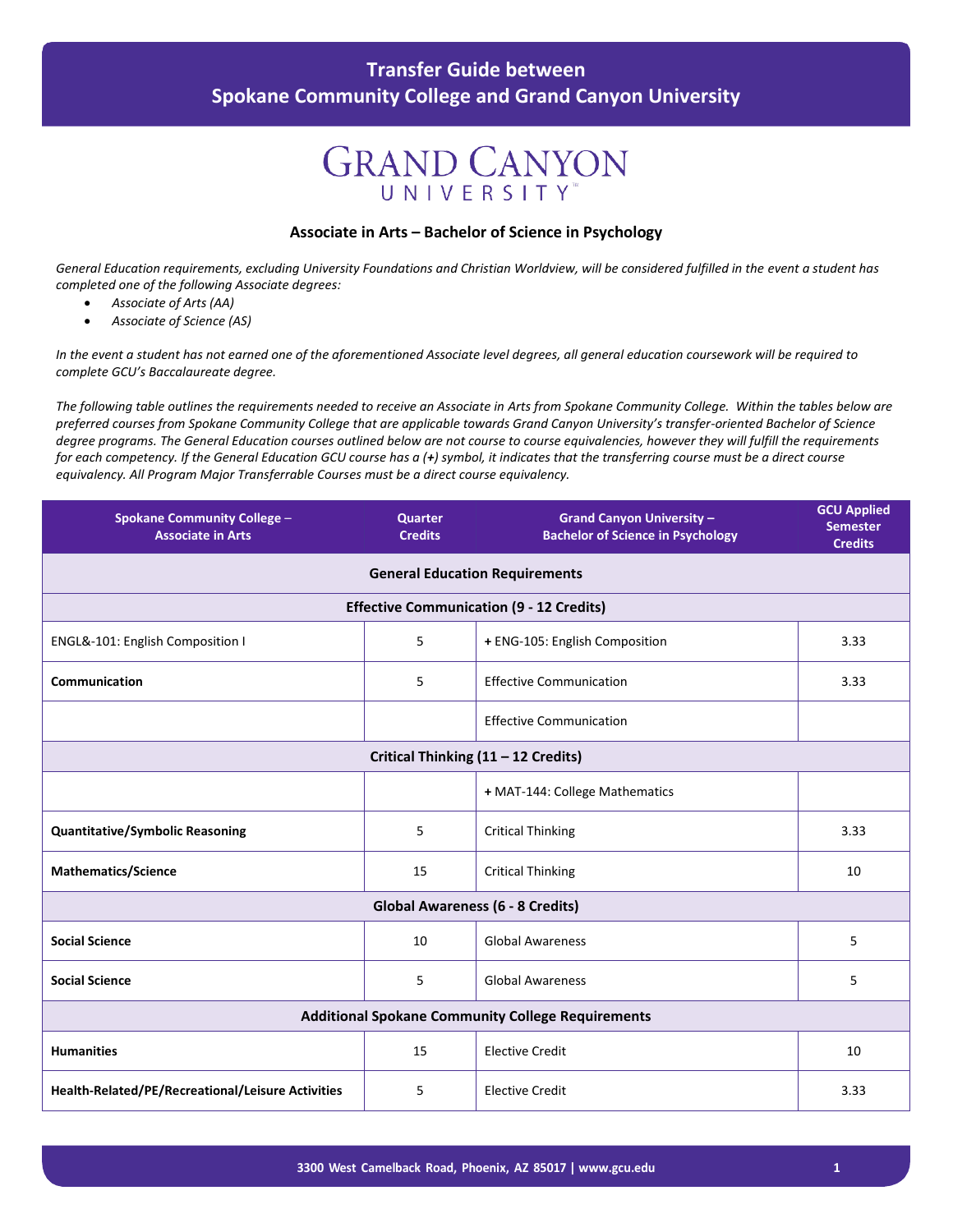### **Transfer Guide between Spokane Community College and Grand Canyon University**

# **GRAND CANYON** UNIVERSITY

| <b>Spokane Community College -</b><br><b>Associate in Arts</b>                                                                                 | <b>Quarter</b><br><b>Credits</b> | <b>Grand Canyon University -</b><br><b>Bachelor of Science in Psychology</b> | <b>GCU Applied</b><br><b>Semester</b><br><b>Credits</b> |
|------------------------------------------------------------------------------------------------------------------------------------------------|----------------------------------|------------------------------------------------------------------------------|---------------------------------------------------------|
| <b>Electives</b>                                                                                                                               | 25                               | Elective Credit                                                              | 16.67                                                   |
| Bachelor of Science in Psychology: Program Major Transferrable Courses                                                                         |                                  |                                                                              |                                                         |
| Total Semester Credit Hours Needed to Complete Associate in Arts at Spokane Community College<br><b>60 Credits</b>                             |                                  |                                                                              |                                                         |
| Total Semester Credit Hours applied to Bachelor of Science in Psychology at Grand Canyon University<br><b>60 Credits</b>                       |                                  |                                                                              |                                                         |
| All students must meet 36 Upper Division credit requirement, as well as 30 GCU credits to meet residency requirement. Students must meet Upper |                                  |                                                                              |                                                         |

All students must meet 36 Upper Division credit requirement, as well as 30 GCU credits to meet residency requirement. Students must meet Upper Division credit requirement even if content of an Upper Division course requirement is met with a Lower Division course.

| <b>Symbol Key</b> |                                                                                                                               |  |
|-------------------|-------------------------------------------------------------------------------------------------------------------------------|--|
| ٠                 | Symbol indicates the Spokane Community College course must meet specific content requirements (or higher) in order to fulfill |  |
|                   | GCU's course.                                                                                                                 |  |
| Λ                 | Symbol indicates the Spokane Community College course meets the content requirement but does not fulfill GCU's upper division |  |
|                   | requirements.                                                                                                                 |  |